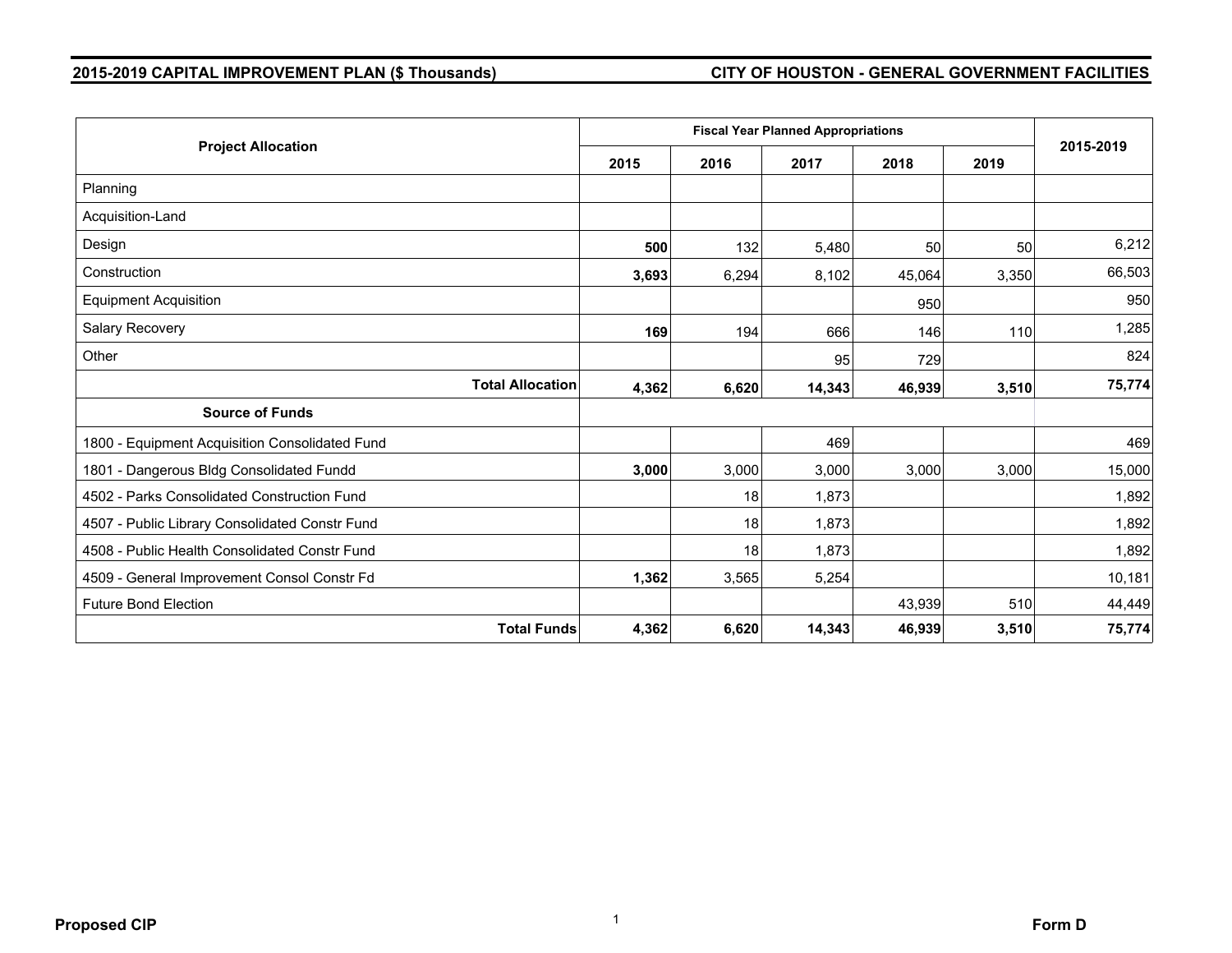| CIP No.  | Project                                       | <b>Fiscal Year Planned Appropriations</b> |      |      |      |      | 2015-2019 |
|----------|-----------------------------------------------|-------------------------------------------|------|------|------|------|-----------|
|          |                                               | 2015                                      | 2016 | 2017 | 2018 | 2019 |           |
| D-000073 | <b>Environmental Remediation</b>              |                                           |      |      |      |      |           |
|          | 4509 - General Improvement Consol Constr Fd   | 43                                        | 44   | 24   |      |      | 111       |
|          | <b>Future Bond Election</b>                   |                                           |      |      | 9    |      | 9         |
|          | <b>Project Total</b>                          | 43                                        | 44   | 24   | 9    |      | 120       |
| D-000166 | <b>City Hall Annex - Garage Waterproofing</b> |                                           |      |      |      |      |           |
|          | 4509 - General Improvement Consol Constr Fd   |                                           | 60   |      |      |      | 60        |
|          | <b>Project Total</b>                          |                                           | 60   |      |      |      | 60        |
| D-000168 | <b>City Hall Annex - Drinking Fountains</b>   |                                           |      |      |      |      |           |
|          | 4509 - General Improvement Consol Constr Fd   |                                           | 69   |      |      |      | 69        |
|          | <b>Project Total</b>                          |                                           | 69   |      |      |      | 69        |
| D-000170 | <b>City Hall Annex - Water Sensors</b>        |                                           |      |      |      |      |           |
|          | 4509 - General Improvement Consol Constr Fd   | 173                                       |      |      |      |      | 173       |
|          | <b>Project Total</b>                          | 173                                       |      |      |      |      | 173       |
| D-000173 | <b>City Hall - Install Water Sensors</b>      |                                           |      |      |      |      |           |
|          | 4509 - General Improvement Consol Constr Fd   | 173                                       |      |      |      |      | 173       |
|          | <b>Project Total</b>                          | 173                                       |      |      |      |      | 173       |
| D-000174 | <b>City Hall - Drinking Fountains</b>         |                                           |      |      |      |      |           |
|          | 4509 - General Improvement Consol Constr Fd   |                                           | 288  |      |      |      | 288       |
|          | <b>Project Total</b>                          |                                           | 288  |      |      |      | 288       |
| D-000175 | <b>Minor Projects and Renovations</b>         |                                           |      |      |      |      |           |
|          | 4509 - General Improvement Consol Constr Fd   | 65                                        | 170  | 273  |      |      | 508       |
|          | <b>Future Bond Election</b>                   |                                           |      |      | 50   | 50   | 100       |
|          | <b>Project Total</b>                          | 65                                        | 170  | 273  | 50   | 50   | 608       |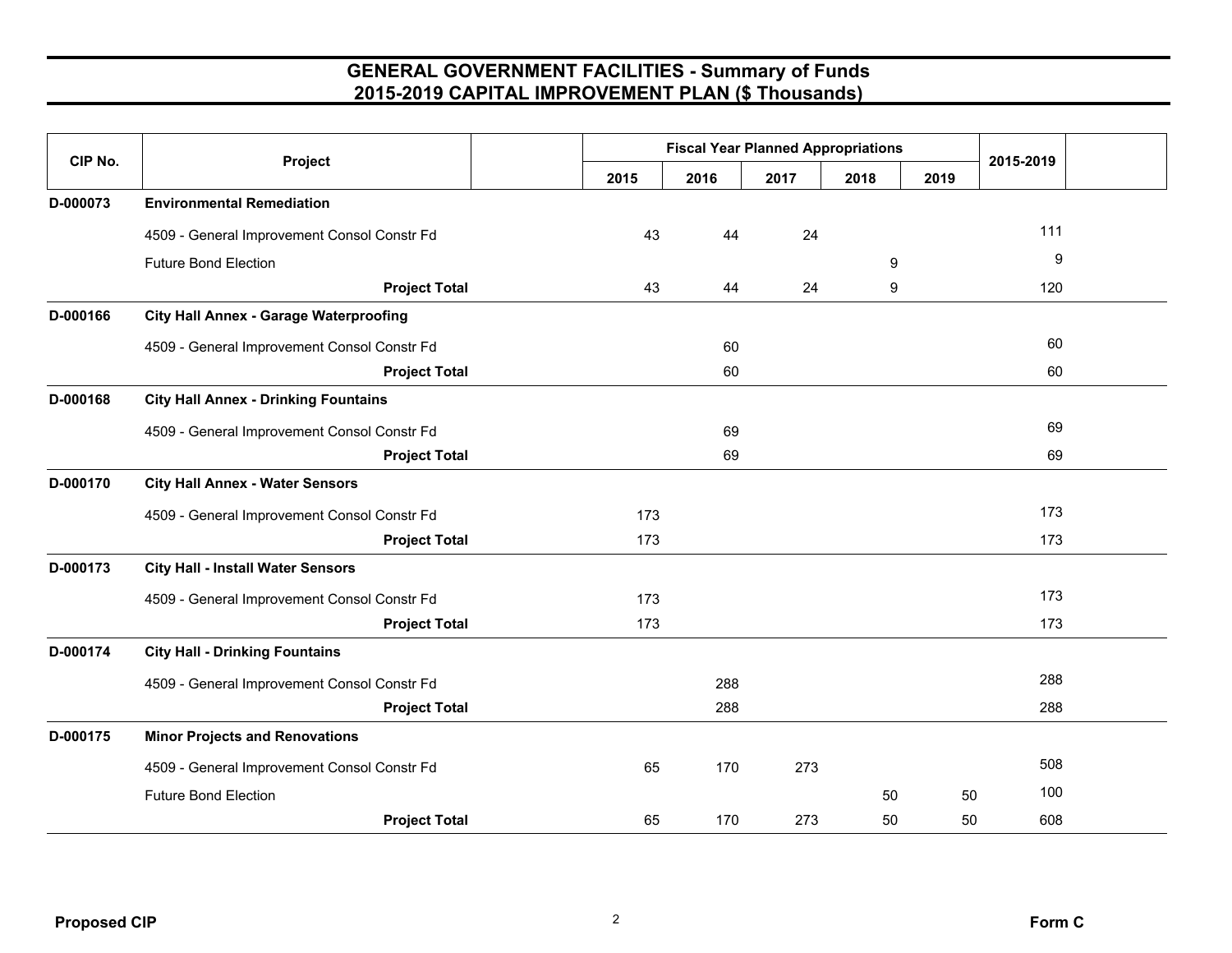| CIP No.  | Project                                         |      |      |       |        |      | 2015-2019 |  |
|----------|-------------------------------------------------|------|------|-------|--------|------|-----------|--|
|          |                                                 | 2015 | 2016 | 2017  | 2018   | 2019 |           |  |
| D-000180 | Alief MSC, Community Center and Library         |      |      |       |        |      |           |  |
|          | 4502 - Parks Consolidated Construction Fund     |      | 18   | 1,873 |        |      | 1,892     |  |
|          | 4507 - Public Library Consolidated Constr Fund  |      | 18   | 1,873 |        |      | 1,892     |  |
|          | 4508 - Public Health Consolidated Constr Fund   |      | 18   | 1,873 |        |      | 1,892     |  |
|          | <b>Future Bond Election</b>                     |      |      |       | 43,462 | 80   | 43,542    |  |
|          | <b>Project Total</b>                            |      | 55   | 5,620 | 43,462 | 80   | 49,217    |  |
| D-000181 | <b>City Hall - Structure Repairs</b>            |      |      |       |        |      |           |  |
|          | 4509 - General Improvement Consol Constr Fd     | 275  | 380  | 380   |        |      | 1,035     |  |
|          | <b>Future Bond Election</b>                     |      |      |       | 380    | 380  | 760       |  |
|          | <b>Project Total</b>                            | 275  | 380  | 380   | 380    | 380  | 1,795     |  |
| D-000182 | <b>City Hall- Overall Structural Assessment</b> |      |      |       |        |      |           |  |
|          | 4509 - General Improvement Consol Constr Fd     | 231  |      |       |        |      | 231       |  |
|          | <b>Project Total</b>                            | 231  |      |       |        |      | 231       |  |
| D-000183 | <b>City Hall- N Storm Sanitary Lines Repair</b> |      |      |       |        |      |           |  |
|          | 4509 - General Improvement Consol Constr Fd     | 98   |      |       |        |      | 98        |  |
|          | <b>Project Total</b>                            | 98   |      |       |        |      | 98        |  |
| D-000184 | <b>City Hall- Replacement of Roof</b>           |      |      |       |        |      |           |  |
|          | 4509 - General Improvement Consol Constr Fd     |      |      | 705   |        |      | 705       |  |
|          | <b>Project Total</b>                            |      |      | 705   |        |      | 705       |  |
| D-000187 | <b>City Hall- Replacement of Boilers</b>        |      |      |       |        |      |           |  |
|          | 4509 - General Improvement Consol Constr Fd     |      |      | 346   |        |      | 346       |  |
|          | <b>Project Total</b>                            |      |      | 346   |        |      | 346       |  |
| D-000188 | <b>City Hall-Faucet and Valves Installation</b> |      |      |       |        |      |           |  |
|          | 4509 - General Improvement Consol Constr Fd     |      |      | 68    |        |      | 68        |  |
|          | <b>Project Total</b>                            |      |      | 68    |        |      | 68        |  |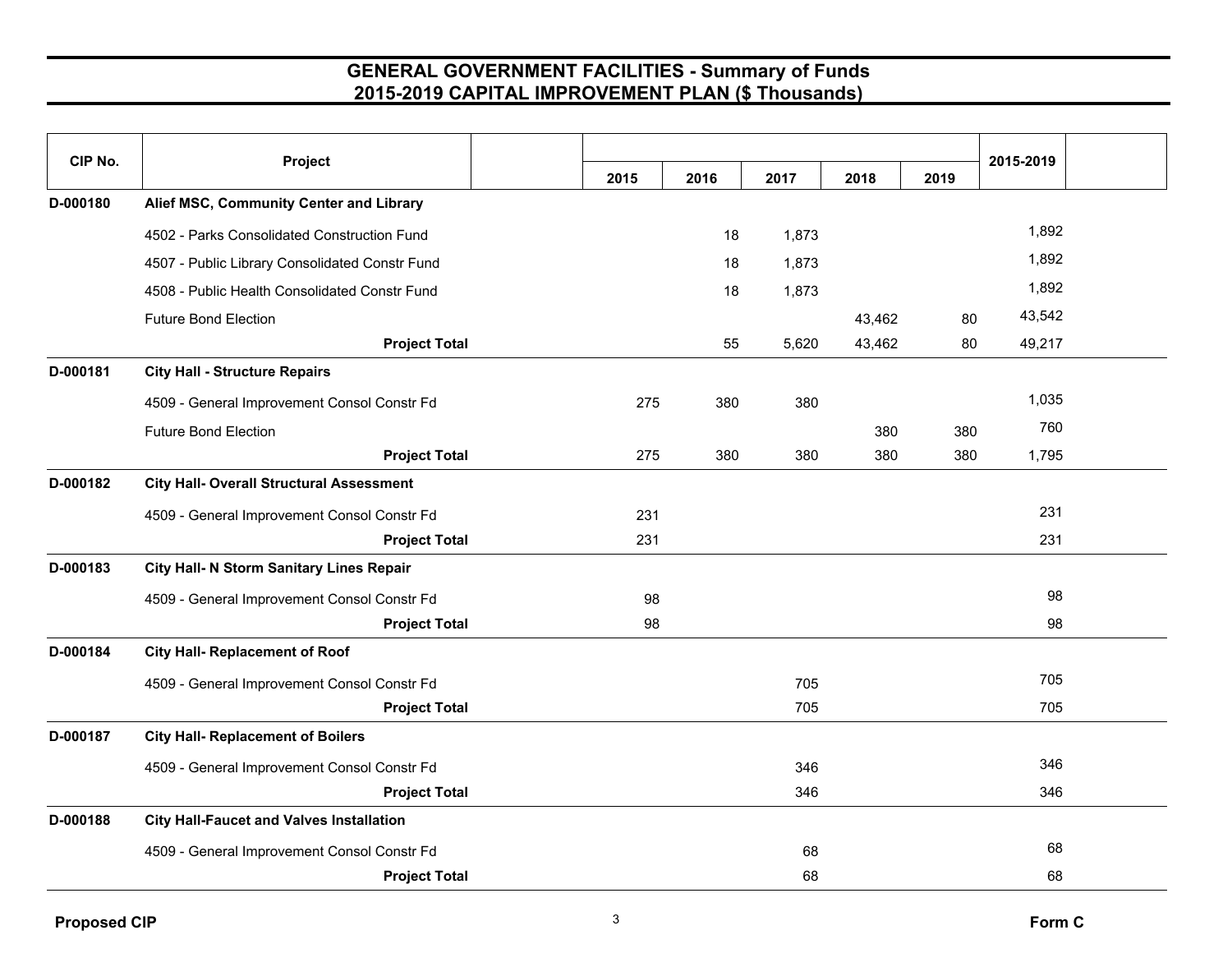| CIP No.  | Project                                        |      |       |      |      |      | 2015-2019 |
|----------|------------------------------------------------|------|-------|------|------|------|-----------|
|          |                                                | 2015 | 2016  | 2017 | 2018 | 2019 |           |
| D-000189 | <b>City Hall-Electrical Switchgear Syst</b>    |      |       |      |      |      |           |
|          | 4509 - General Improvement Consol Constr Fd    | 305  | 2,555 |      |      |      | 2,860     |
|          | <b>Project Total</b>                           | 305  | 2,555 |      |      |      | 2,860     |
| D-000190 | <b>City Hall- Replace Air Handling Units</b>   |      |       |      |      |      |           |
|          | 1800 - Equipment Acquisition Consolidated Fund |      |       | 346  |      |      | 346       |
|          | <b>Project Total</b>                           |      |       | 346  |      |      | 346       |
| D-000191 | <b>City Hall- Restore Elevator Cabs</b>        |      |       |      |      |      |           |
|          | 4509 - General Improvement Consol Constr Fd    |      |       | 455  |      |      | 455       |
|          | <b>Project Total</b>                           |      |       | 455  |      |      | 455       |
| D-000192 | <b>City Hall- Install Shower Facilities</b>    |      |       |      |      |      |           |
|          | 4509 - General Improvement Consol Constr Fd    |      |       | 254  |      |      | 254       |
|          | <b>Project Total</b>                           |      |       | 254  |      |      | 254       |
| D-000193 | City Hall- Replace TV Lights and Ceiling       |      |       |      |      |      |           |
|          | 4509 - General Improvement Consol Constr Fd    |      |       | 289  |      |      | 289       |
|          | <b>Project Total</b>                           |      |       | 289  |      |      | 289       |
| D-000194 | <b>City Hall- Compressor Installation</b>      |      |       |      |      |      |           |
|          | <b>Future Bond Election</b>                    |      |       |      | 38   |      | 38        |
|          | <b>Project Total</b>                           |      |       |      | 38   |      | 38        |
| D-000196 | <b>City Hall Annex- Roof Coating</b>           |      |       |      |      |      |           |
|          | 4509 - General Improvement Consol Constr Fd    |      |       | 380  |      |      | 380       |
|          | <b>Project Total</b>                           |      |       | 380  |      |      | 380       |
| D-000197 | <b>City Hall Annex- Escalator Replacement</b>  |      |       |      |      |      |           |
|          | 4509 - General Improvement Consol Constr Fd    |      |       | 555  |      |      | 555       |
|          | <b>Project Total</b>                           |      |       | 555  |      |      | 555       |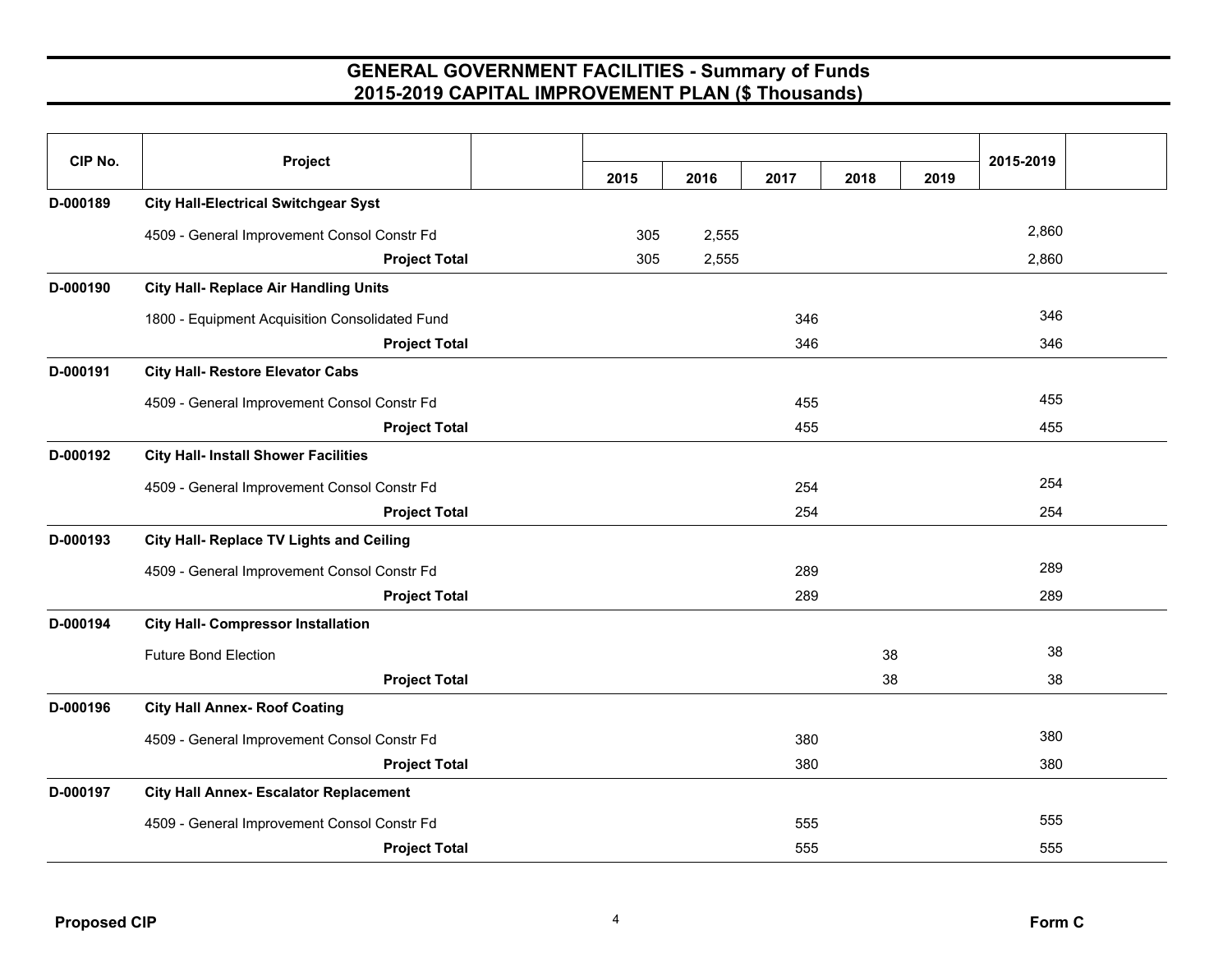| CIP No.  | Project                                         |       |       |        |        |       | 2015-2019 |  |
|----------|-------------------------------------------------|-------|-------|--------|--------|-------|-----------|--|
|          |                                                 | 2015  | 2016  | 2017   | 2018   | 2019  |           |  |
| D-000198 | <b>City Hall Annex- Restroom Renovations</b>    |       |       |        |        |       |           |  |
|          | 4509 - General Improvement Consol Constr Fd     |       |       | 655    |        |       | 655       |  |
|          | <b>Project Total</b>                            |       |       | 655    |        |       | 655       |  |
| D-000200 | <b>City Hall Annex- Garage Exhaust Fans</b>     |       |       |        |        |       |           |  |
|          | 1800 - Equipment Acquisition Consolidated Fund  |       |       | 123    |        |       | 123       |  |
|          | <b>Project Total</b>                            |       |       | 123    |        |       | 123       |  |
| D-000201 | <b>City Hall Annex- Public Level Waterproof</b> |       |       |        |        |       |           |  |
|          | 4509 - General Improvement Consol Constr Fd     |       |       | 755    |        |       | 755       |  |
|          | <b>Project Total</b>                            |       |       | 755    |        |       | 755       |  |
| D-110001 | <b>DON-Dangerous Buildings Demolition</b>       |       |       |        |        |       |           |  |
|          | 1801 - Dangerous Bldg Consolidated Fundd        | 3,000 | 3,000 | 3,000  | 3,000  | 3,000 | 15,000    |  |
|          | <b>Project Total</b>                            | 3,000 | 3,000 | 3,000  | 3,000  | 3,000 | 15,000    |  |
| D-160003 | City Hall Annex- MCD Data Center                |       |       |        |        |       |           |  |
|          | 4509 - General Improvement Consol Constr Fd     |       |       | 115    |        |       | 115       |  |
|          | <b>Project Total</b>                            |       |       | 115    |        |       | 115       |  |
|          | <b>Total Appropriations:</b>                    | 4,362 | 6,620 | 14,343 | 46,939 | 3,510 | 75,774    |  |